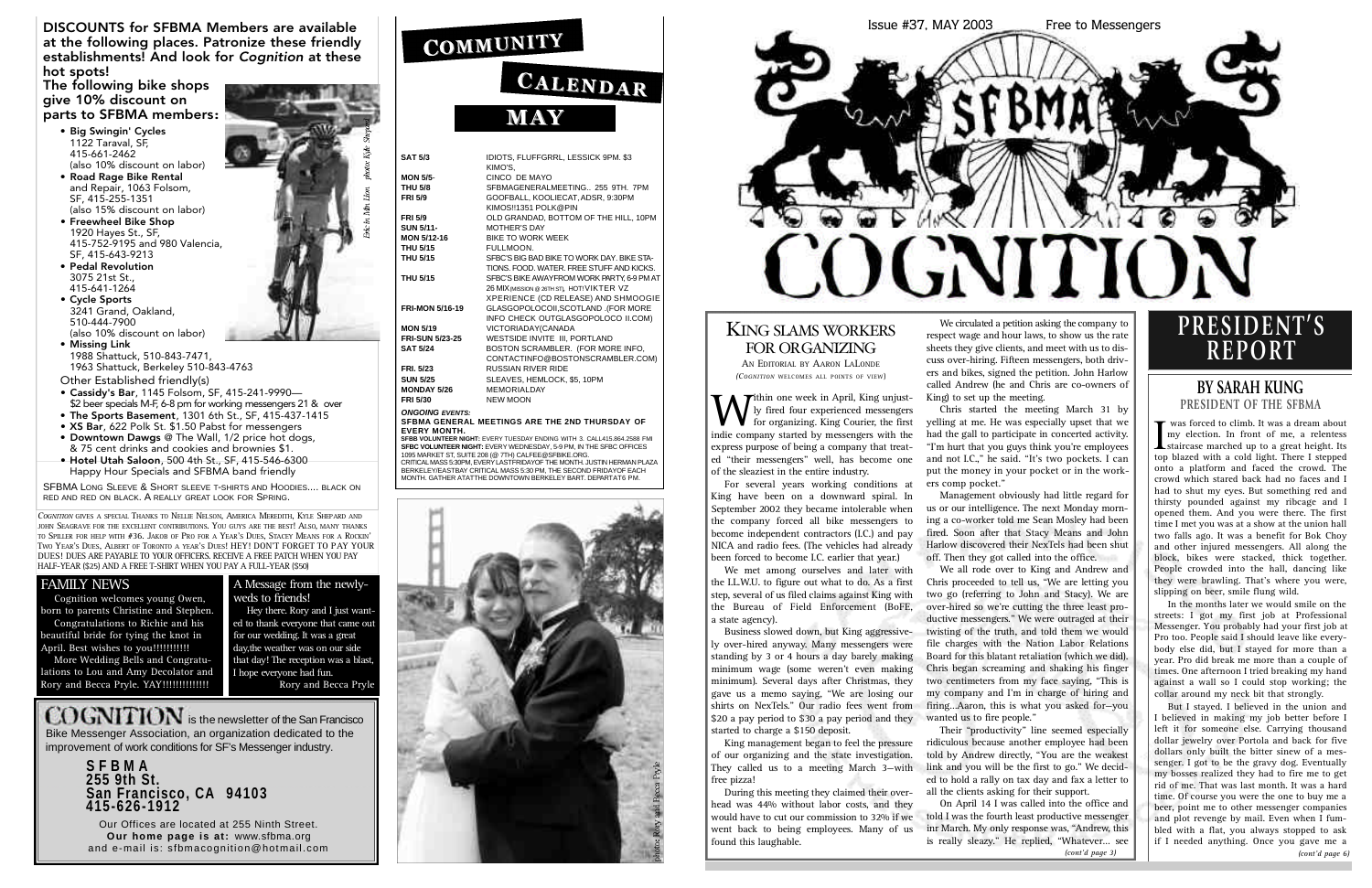### **REPORT FROM A PAST PRESIDENT** BY HOWARD WILLIAMS

 $\mathbf{F}$ ILM FEST The new year has already been a busy one with good and bad news to report. First some good news: Final preparations for another SFBMA Film Festival and Gold Sprints are underway. The film fest was Saturday, April 5, at Artists Television Access (ATA). There were a lot of new flicks some contributed by our former SFBMA Prez Damon Votour. I enjoyed watching the sprints as well.

**President:** Sarah Kung **Executive Director: Howard Williams Secretary:** David Monaghan **Treasurer:** Carey Dal**l Editor: Berna Coraco Copy Editor:** C. Nellie Nelson **Layout:** Donny Don Don **Masthead Logo:** Louie Seastres

#### **ESTABLISHED 1990**

The San Francisco Bike Messenger Association was first started as a humorous, yet-in-yer-face, answer to the AMCS; if the owners could have a club, so could we.

#### **WHO WE ARE**

We are you, if you are a current or former employee of the SF messenger industry. This includes walker, bicycle, moped, motorcycle, and driver messengers, as well as order-takers and dispatchers.

#### **WHAT WE WANT**

We want what is well overdue: appropriate compensation for our efforts. This includes a livable wage, health insurance, sick pay, vacation pay, pension plan, equipment compensation, etc. You know, normal workers' rights.

#### **HOW WE WILL GET IT**

We will get it by becoming one unified force,and standing up to the entire industry with our demands. In the past, we have proven that we can stick together to help each other out by holding countless benefits, hosting the best Cycle Messenger World Championships of all time, coming together to pay tribute to fallen comrades, holding toy drives for needy kids,the annual Russian River Ride and even things as simple as creating our own underground social scene each and every day of the week. Now that we have a working agreement with the most powerful union in the Bay Area, the International Longshore and Warehouse Union, we have the experienced backing to stand up in our industry and achieve our goals.

Macaroni<sup>Et</sup> Potatoes: Boil the potatoes in their skin. Let cool. Peel onions and cut into thin slices. In a large frying pan heat the butter and saute<sup>'</sup> the onions until a light brown. Moisten **with cream, addthe garlic and bring to boil. Stir in the (cooked) macaroni, slice the potatoes and stir into pan. Reheat. Grate the cheese and stir in.**

**Apple sauce: Peel and core apples. Cut into small pieces. In a saucepan bring water and sugar to a boil. Add the apples and** the spices. Cook until tender, remove the spices, liquidise. **Return to saucepan, bring to a simmer and let the liquid** evaporate somewhat. Correct seasoning with a few drops lemon juice and sugar as necessary.

#### **WHAT YOU CAN DO**

Volunteer for the SFBMA. You can leave a recording that 415-626-1912. Dues are \$5 each month/or \$50 a year and may be paid to Sarah, Howard, Dave and Carey.

Attend as many events as you can without becoming obnoxious as starlings.



**Aelplermagronen (The alpine farmer's macaroni with applesauce)**

**UNION MOVEMENT.** The union effort has revived with a bang. With big assists by former Pro Driver and now ILWU Organizer Nato Green, the union has stepped up the struggle at several companies. Focusing on alleged malpractices by some companies, the union helped two former Western messengers net a combined \$8500 from that company.

> **4 teaspoon cinnamon 2 squeezed Lemons**



|                         | Servings: 4                           |
|-------------------------|---------------------------------------|
|                         | Macaroni & Potatoes:                  |
| Ή                       | 200 g Potatoes (7 oz)                 |
|                         | 400 g Macaroni, cooked (14 oz)        |
| A<br>T                  | 3 big Onions                          |
|                         | Salt                                  |
|                         | Freshly ground pepper                 |
| Y                       | 40 g Butter (1.5 oz)                  |
|                         | 40 g Gruyere cheese (1.5 oz)          |
| $\overline{0}$          | one Clove of garlic, mashed           |
| $\overline{\mathsf{U}}$ | 4 teaspoons of Bourbon (optional)-    |
|                         | (1 oz) Whipping cream                 |
| N                       | <b>APPLE SAUCE</b>                    |
| E                       | 1 kg Cooking apples (2 lbs 4 oz)      |
|                         | 1 teaspoon Granulated sugar (4.25 oz) |
|                         | 3.2 oz Water                          |

**MUNI DRIVERS & US** Last month, Jason Whitehead and I met with Muni Drivers at their union office to hear each other out on the issues that concern us. Their union recently elected new officers so it was both a review and a get acquainted meeting. Of course we had some differences but Jason and I were impressed by their sincerity and they're invited to our March 13 SFBMA meeting. Here's your chance to give a Muni Driver a piece of your mind but let's be civil. As one of their Drivers said: "At the end of the day, it all comes down to mutual respect." And of course there were some points of agreement. They don't like amateur car drivers either. No surprise there. Yours for solidarity and higher tag prices, Howard

> **Serving: Arrange the macaroni & potatoes mixture in the** centre of each (heated) plate, pour the apple sauce all round, **sprinkle with some grated cheese. More crunch? Add nuts!**

#### ANNOUNCEMENT

# **What's Cookin' ?**

**D**

**W**

**H**

**A T**

**T O**

**D**





## *In Memory of*



NESTOR GUZMAN 12-20-79 TO 4-30-03

## **COGNITION**



*Benji, Bru, Scott photo: Kyle Shepard*

Secondly, messengers as a whole constitute one of the most interesting, creative, vibrant groups of people I had ever encountered. It is this second conclusion that has allowed me to stay and put up with the first, and which motivates me to want to fight to make the first conclusion no longer operational. We have a lot of work to do in this regard, and I want to make any contribution I can toward furthering this cause.

If am Glad to see that the SFBMA members expressed confidence in<br>
me. I hope that the new officers and members can open up more<br>
activity–not just in meetings, but in the ongoing union efforts and<br>
mutual energy within the **T** am Glad to see that the SFBMA members expressed confidence in me. I hope that the new officers and members can open up more mutual energy within the SFBMA total. I look forward to synergy between meetings and every day activities on the street.

**NO** statement was provided by Treasurer Dall. On Friday, May 8th, SFBMA President, Sarah Kung said, "Yeah, He didn't write any-<br>thing. I think he just took off with the loot." Further reports indi-<br>cate that this may be t To statement was provided by Treasurer Dall. On Friday, May 8th, SFBMA President, Sarah Kung said, "Yeah, He didn't write anycate that this may be true. Past Treasurer, Nellie Nelson reported on Saturday May 9th, "I just gave him the ledger and all the checks. Last I saw of him, he was riding off to Zeitgeist."

#### Officer's Statement: Secretary Dave Monaghan

**Started working as a messenger back in October of last year, so I am** fairly new to this job, this community, and this lifestyle. However, in my brief experience, I was led to make two important conclusions. First that we fairly new to this job, this community, and this lifestyle. However, in **L**my brief experience, I was led to make two important conclusions.

At Pro, negotiations remain in limbo as Joel Ritch claims his company is poor. Several weeks ago, Bike Messenger and Current SFBMAPresident, Sarah Kung was fired. We claim it is for being a union supporter and have taken her case to the National Labor Relations Board. And on March 5, Messengers at Pro took an action reminding rich Joel that his company is not a Joel Ritch Service it is a MESSENGER service. Another action may be needed again. Pro fired its longtime bike messenger Curtis on April 6th.

**Gasoline prices** have soared in recent days forcing many Driver Messengers to fork over more of their hard earned to global oil corporations. Drivers are over the oil barrel. As in previous energy crises, there's a lot of finger pointing with the oil corporations saying it's Saddam's fault, Venezuela's fault, the weather's fault (I'm not making this up!) and probably your fault and my fault. But regardless of whose fault it is, prices in San Francisco have shattered the \$2 barrier and Drivers gotta pay for it. Now would be a good time for Drivers to take the issue of higher tag prices to the companies and it would be a good time for us to support them!

> I am producing a down and dirty CD compilation of messenger music. I am looking for your completed musical compositions that are 1- 5 minutes long. The genre does not matter. So far I've received several submissions encompassing the eclectic tastes

of our messenger brothers and sisters, including folk, bossa nova, punk, electronica, weird media mix, and more. No one is to be turned down.

There are no commercial interests, so all the funding is coming from my pocket. The deadline for submissions is some time in June (yeah right!). If I get

enough before then, then the compilation will come out sooner. I can be reached at work from 8am-6pm: 415 760 2188 Or at the naked statue at Battery and Bush.

My email is: p aul@tmsdelivers.com Thanks, Paul Holt

Theresa's Messenger Service

First, that we are working in one of the most dangerous and least respected jobs in what is easily one of the most corrupt, sleazy industries in the Bay Area.

Upcoming events that reflect these sentiments: The Pre-CMWC celebration takes place in SF on Labor Day weekend. This includes uphill time trials, the Mountain Lion and parties galore.

#### Officer's Statement: Executive Director Howard Williams New Officers 2003

#### Officer's Statement: Treasurer Carey Dall



7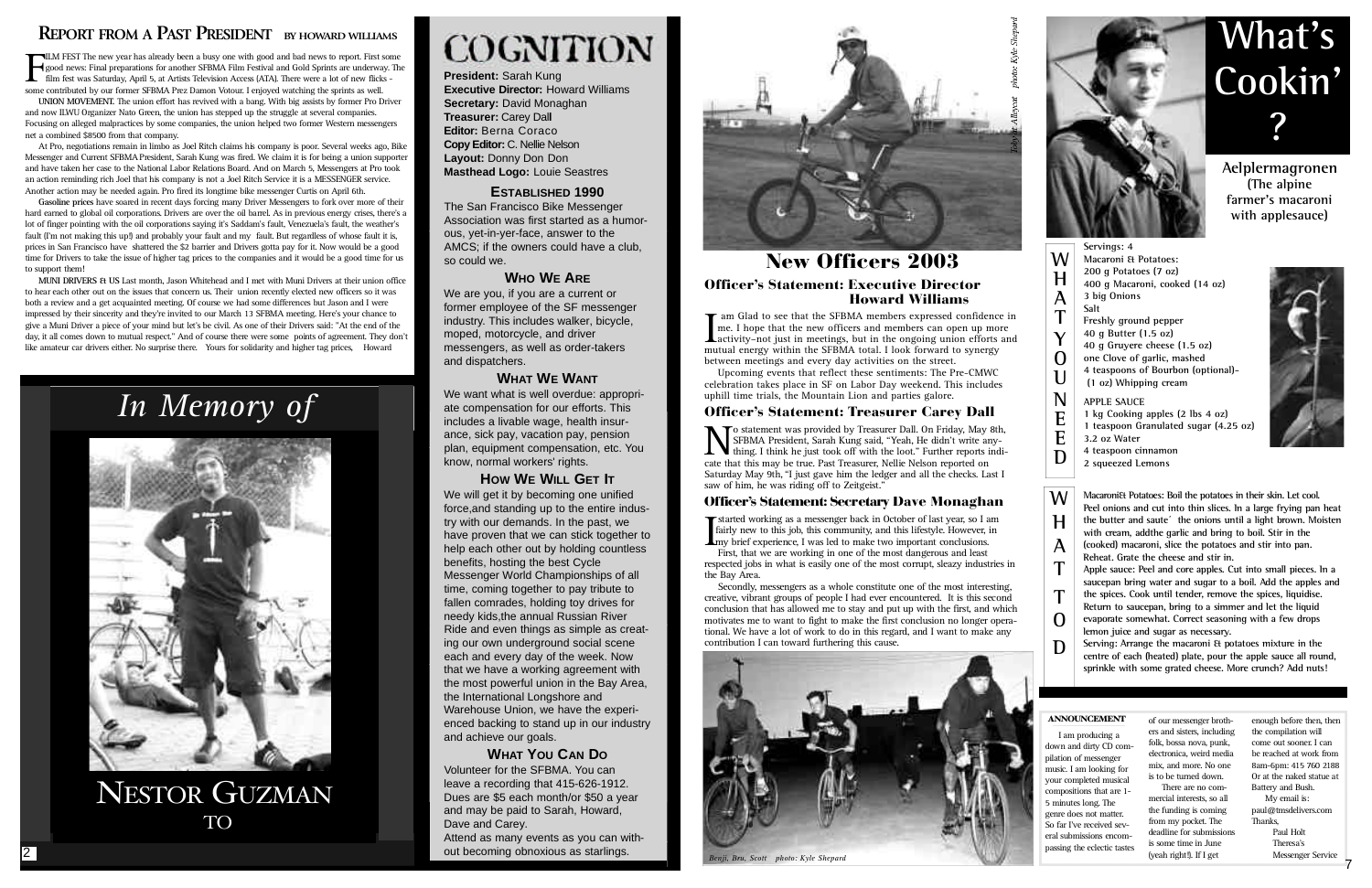

**C**heck out this great book vaudeving written by local hero, Lynn genital Breedlove. She kicks the town or genion its ass. Hot prose critically indulges matter. heck out this great book vaudeville, or mock written by local hero, Lynn genital mutilation, Breedlove. She kicks the town or genitals for that the spirit of the wild and ripped. "Godspeed" cultures the next swan. Definitely a hit!

*SF Bay Times, Volume 23, #15, April 18, 2002*  LYNNE BREEDLOVE DOES IT ALL

BY DON BAIRD

new outrageous dyke emerging, defying assimilation, being  $confrontational$ throttling the gay community with artistic endeavors

> replete with political purpose, creating a new voice and opening the floodgates to thousands of others. {And not to forget, Lynn Breedlove's all-female bike messenger service, Lickety-Split.}

There was a

You know, it really thrills me when locally known or identified talents suddenly hit upon new levels of achievement or notoriety, a convergence of details all in their favor or the creation of their finest work to date, hitting their full artistic stride or the top of their game, entering a realm that will likely insure them some of the exposure they so richly deserve. Lynn Breedlove, upon the publication of her first novel entitled Godspeed. Lynn, best known as the full-on, balls-to-the-wall vocalist for the punk dyke metal band Tribe 8 There of anarchist feminist political this is so strong it's frightening.

BY ZAK SZYMANSKI Early reviews of Lynn Breedlove's first novel have suggested its significance is based on the storyline of a drug-addicted lesbian bike messenger surviving in the underworlds of San Francisco and New York. "Godspeed is the most impor-

was really nothing like seeing Lynn so rich and fascinating and hard and onstage skank dancing in a circular funny, a page turner that takes you on motion, shirtless with a strap on a journey weaving in and out of harsh dildo sticking out of her pants, reality and drug induced hallucinatowhich at times she'd eventually saw ry whimsy, memories to present off with a chainsaw or dull knife or moments, heroism to humility, vioforce a guy in the audience to go lence to tenderness all in a rapid-fire down on, but the simple fact that highly detailed manner. You experishe did these things not just here in ence this uniquely alive turn of the SF but all across the states in places phrase with all five senses and it takes where people weren't so tolerant your breath away. For a first novel But enough about that, the book Godspeed (St Martin's Press, \$24.95) is what I wanted to talk up here. I'm only about half way through Lynn's first novel and it's the kind of book I purposely force myself to put down and halt my consumption of it because I want to make it last as it is



NICHIYA DOUM SONCE

**WALTER LAMAR MICHITA DRUM SON** 

tant novel this side of Naked Lunch," says author Judith Halberstam of the book's release. "Imagine The Odyssey set to loud punk music and featuring a tough butch hero on a quest for her stripper girlfriend."

ADVERTENT. ad-vûrtnt. Adjective: Paying attention; attentive; heedful. The advertent messenger banked the curve without wasting time or trevail.

CHUCK: chuk. Transitive Verb.1. To pat or squeeze fondly or playfully, especially under the chin. 2. To throw out; discard. 3. Informal To give up; quit: chucked her job. ETYMOL-OGY: Variant of chock, possibly from French choc, knock, blow.

VESPID. vas·pid. Noun: 1. Any of various widely distributed social insects of the family Vespidae, which includes certain wasps, hornets, and yellow jackets. ADJECTIVE:

*Bay Area Reporter April 11 2002* 

RIDE WITHTHE DEVIL

along the same route. Today's randonneur cyclists, while no longer riding the primitive machines used a hundred years ago over dirt roads or cobblestones, still have to face up to rough weather, endless

Don't believe it. The lead singer for the lesbian punk band Tribe 8 and spoken-word artist as featured with the troupe Sister Spit has indeed put forward a worthy piece of literary work.



IN MEMORY OF HOWARD MEREDITH May 25, 1938 — May 8, 2003

## **POP QUIZ!! ANSWERS FROM ISSUE #36**



**KIND OF HAT?**



ISSUE #36's SPECIAL QUIZ: WHEN THEY WERE TOTS! ANSWERS



CAN YOU NAME THE KID TO THE MESSENGER? PHOTOS L-R: CATHY, NOSMO, DAMON, & L'IL CHRIS!

BONUS QUESTION: IF IT WEREN'T FOR THIS GUY- THE POODLE IN THE BACKGROUND WOULD BE DEAD BY *NOW....* WHO? A: L'IL CHRIS!

**FEB '03 POP QUIZ!! #2 WHO THE HELL ARE THESE WOMEN IN THIS PHOTO AND WHY ARE THEY IN COGNITION EVERY SINGLE ISSUE SINCE WHO KNOWS WHEN? ANSWER: WHO? THE SFBMA'S LEE SISTERS! WHY? CUZ THEY CAN**!

1. Of or belonging to the family Vespidae. 2. A buzz created by a fast bike on a smooth street. The vespid sounds approaching could only be that of my favorite messenger. ETYMOLOGY: From New Latin Vespidae,

family name, from Vespa, type genus, from Latin vespa, wasp.

Inspired by "The Pedaller's A-Z" on www.bikereader.com <http://www.bikereader.com/>, used with permission of **Bike Reader's Scott Munn. Thanks, Scott!** 

**BUILTING THE CYCLE:** When h played for the Roth, Doton Sanders suid to rule a bicycle to games in Cineinnati. He's gone, but his tradi tion lingers Pete Harnlach cycled to Cloregy Field on Wednesday and pitched<br>two-hitter against Philadelphia.

18-22, 2003

First run in 1891, the 1200-kilometer Paris-Brest-Paris, or "PBP" as it is commonly called, is a grueling test of human endurance and cycling ability. Organized every four years by the host Audax Club Parisien, the Paris-Brest-Paris Randonneurs is the oldest bicycling event still run on a regular basis. Beginning on the southern side of the French capital, it travels west 600 kilometers to the port city of Brest on the Atlantic Ocean and returns



hills, and pedaling around the clock. A 90-hour time limit ensures that only the hardiest randonneurs earn the prestigious PBP finisher's medal and have their ACP Codes entered into the event's "Great Book" along with every other finisher going back to the very first

To become a PBP ancien (or ancienne for the ladies) is to join a very elite group of cyclists who have successfully endured this mighty challenge. No longer a contest for professional racing cyclists (whose entry is now forbidden), PBP evolved into a timed randonne or brevet for hard-riding amateurs during the middle part of the 20th century.

### **Messenger Dictionary!**

## Racing news from Joel...

**46** Well, both Ginger and I finished our series of qualifiers for Paris Brest Paris - we did the 600km brevet last weekend... Paris Brest Paris - we did the 600km brevet last weekend... so now its just a matter of putting in our applications during June, and buying plane tickets."

The sounds good! But, what is<br>
less talking about? Here are<br>
some details:<br>
Paris-Brest-Paris is August he talking about? Here are some details: Paris-Brest-Paris is August